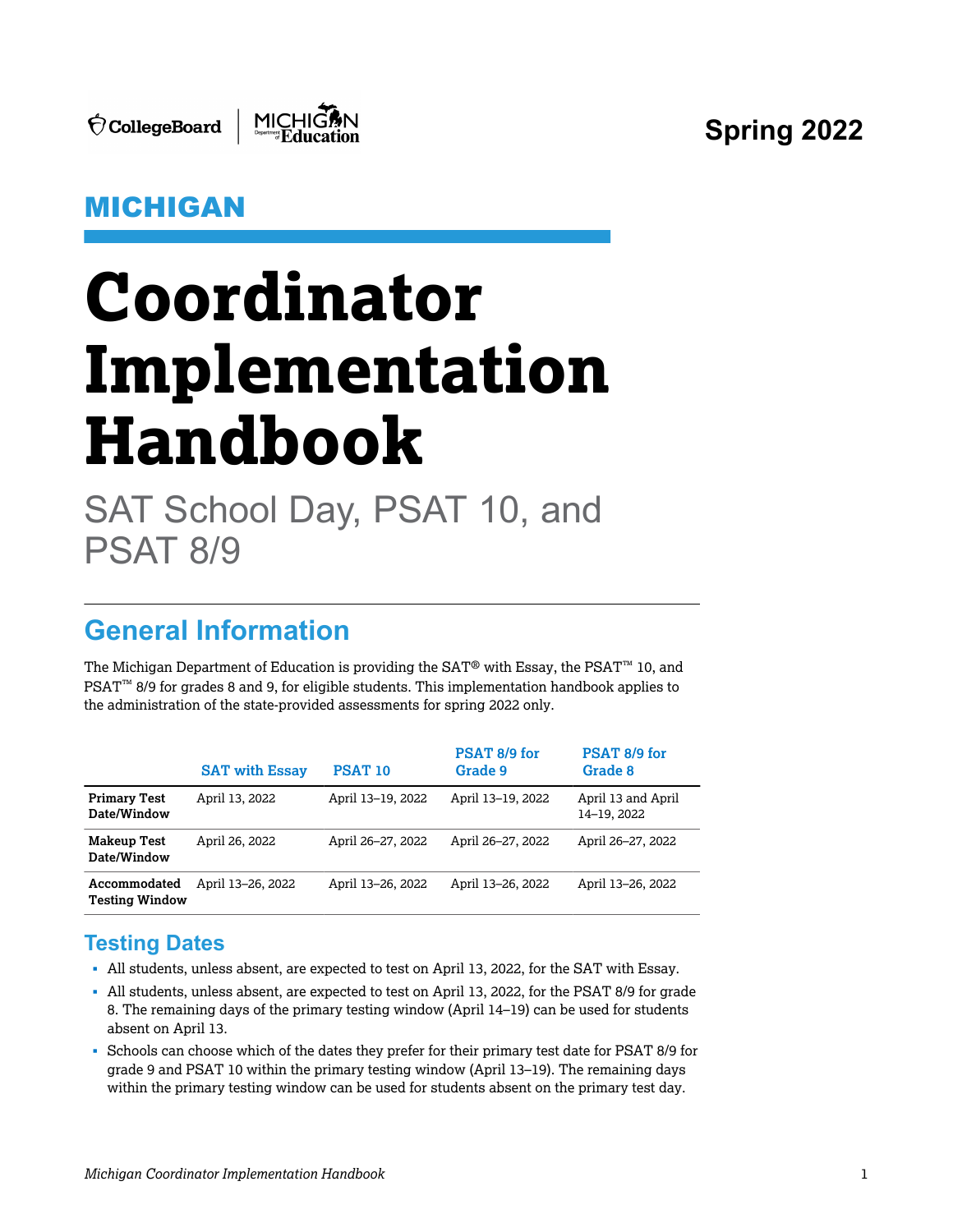The makeup window is for any student who was absent during the primary test day/window or for students who need to retest due to an irregularity.

- w Schools can elect to administer the test to different grades on different days or test all grades on the same day.
- \* All students in the same grade in the standard testing rooms must be tested on the same day.
- § **Grades 8 and 9 MUST be tested separately.**

#### **Eligibility and State Guidance**

[For information about who must/can take the Michigan Merit Exam \(MME\), visit:](https://www.michigan.gov/documents/mde/MME_Eligibility_544301_7.pdf) **michigan.gov/ documents/mde/MME\_Eligibility\_544301\_7.pdf**.

### **Using This Guide**

This guide provides information about key activities required to prepare for your spring administrations. The topics covered include:

- § **[Updates and Reminders for 2021-22](#page-2-0)** on page 3
- § **[Establishing Schools for Testing](#page-2-0)** on page 3
- § **[Identifying and Preparing Testing Staff](#page-4-0)** on page 5
- § **[Pre-ID Students](#page-7-0)** on page 8
- § **[Testing with Accommodations and Supports](#page-8-0)** on page 9
- § **[Planning for Material Shipments](#page-14-0)** on page 15
- § **[Preadministration Session](#page-14-0)** on page 15
- § **[Planning Your Space](#page-15-0)** on page 16
- § **[Coordinator Checklist](#page-16-0)** on page 17

### **Contact Information**

- § Contact the Michigan Team:
	- w Kari Anama **[kanama@collegeboard.org](mailto:kanama@collegeboard.org)**
	- w Ted Gardella **[tgardella@collegeboard.org](mailto:tgardella@collegeboard.org)**
- § Michigan Educator Hotline: Customer support for the SAT and PSAT-related assessments is available at 866-870-3127 or **[michiganadministratorsupport@collegeboard.org](mailto:michiganadministratorsupport@collegeboard.org)**.
- § College Board Website: Please note that the Michigan SAT and PSAT-related assessment contracts may have different requirements from what is posted on the general College Board website. Be sure to adhere to information and deadlines available at **[michigan.gov/mme](https://michigan.gov/mme)** for MME information, or **[michigan.gov/psat](https://michigan.gov/psat)** for PSAT-related assessment information.
- § For questions about the Office of Educational Assessment and Accountability (OEAA) Secure Site, eligibility to test, and accountability, contact the Michigan Department of Education (MDE) at:
	- $* 877 560 8378$
	- $\cdot$  [mde-oeaa@michigan.gov](mailto:mde-oeaa@michigan.gov) for assessment questions
	- **\*** [mde-accountability@michigan.gov](mailto:mde-accountability@michigan.gov) for accountability questions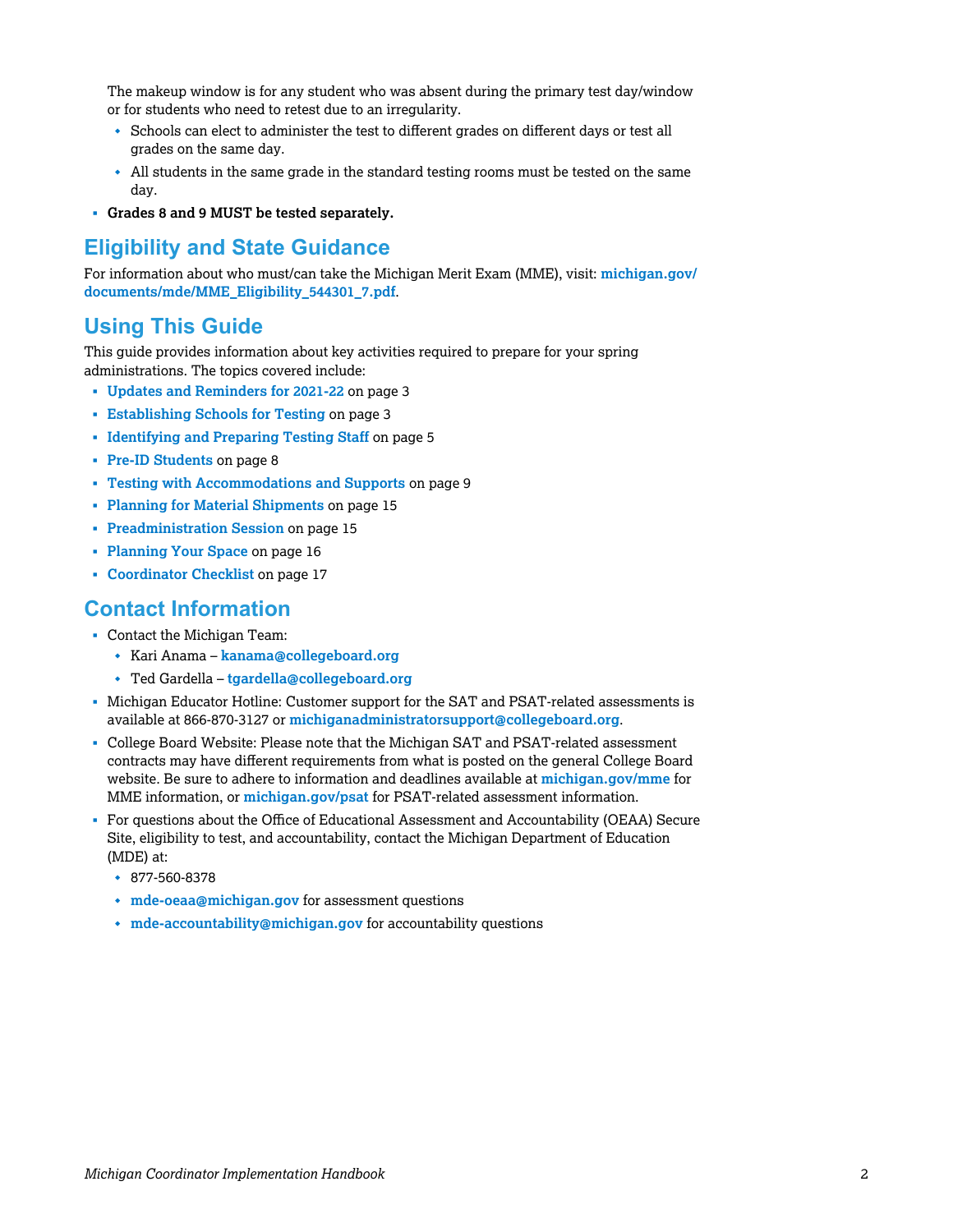## <span id="page-2-0"></span>**Updates and Reminders for 2021-22**

College Board has made the following changes for this school year.

- **1.** In order to improve flexibility for students and educators on test day, testing staff may give students testing over 1 day up to a 30-minute lunch break between Section 4 and the Essay. This policy only applies to students taking the SAT with Essay and does not apply to students who are testing over 2 days.
- **2.** Schools can start testing earlier and/or later than usual and split their students across multiple testing groups:
	- **a.** All requirements for timing and breaks still apply, and all testing must be completed within the same school day (unless students are approved for a multiday testing accommodation).
	- **b.** No group of students can begin testing after another group has completed the test.
	- **c.** Mobile phones may be returned to exiting groups of students as they complete testing only after the last group of students has begun testing.
	- **d.** Schools can use flexible start times when testing groups of students taking the same assessment or taking different assessments.
	- **e.** Local health and safety guidelines may require that only a limited number of students may access the restroom or hallways at a time. In such cases, you may elect to double the time of scheduled breaks (including accommodated breaks) to ensure that students can access the restroom or hallway in an orderly fashion. You may allow students to consume snacks and drinks while standing behind their desks (away from test materials).
	- **f.** Assign rooms for separate overlapping testing groups in different areas of the school building to limit contact between students.
- **3.** For proctors administering the assistive technology–compatible (ATC) format, we have provided standalone scripts for use in the testing room. The test coordinator or SSD coordinator will download and print a copy of the applicable script for each ATC room, based on the timing accommodations of students in the room. The standalone scripts also include specific ATC instructions and a timing chart.

# **Establishing Schools for Testing**

### **Establishment Process**

Establishment is the process that allows College Board to know which schools are administering which assessments and is based on rules that are coordinated with MDE. Public schools and nonpublic schools are established through different processes. Schools not established to test will not be able to pre-ID students, will not receive testing materials, and cannot administer assessments.

### **Nonpublic Schools**

Nonpublic schools must indicate intent to participate every year for each assessment. If a nonpublic school chooses to administer the SAT, they must administer all parts of the MME. If a nonpublic school chooses to administer the PSAT-related assessments, they must also administer the related Michigan Student Test of Educational Progress (M-STEP) assessments for that grade.

Using the contact information in the Educational Entity Master (EEM), College Board will send an email in November to all nonpublic schools with 11th-grade students requesting confirmation of their intent to participate in the MME. If you indicate your intent to participate, you'll be able to confirm on the Test Center Participation page in the Secure Site approximately 2 weeks after providing intent. If your school wishes to participate in College Board assessments in spring 2022 and didn't receive the email or encountered other problems indicating your intent to test, contact the Michigan Educator Hotline at 866-870-3127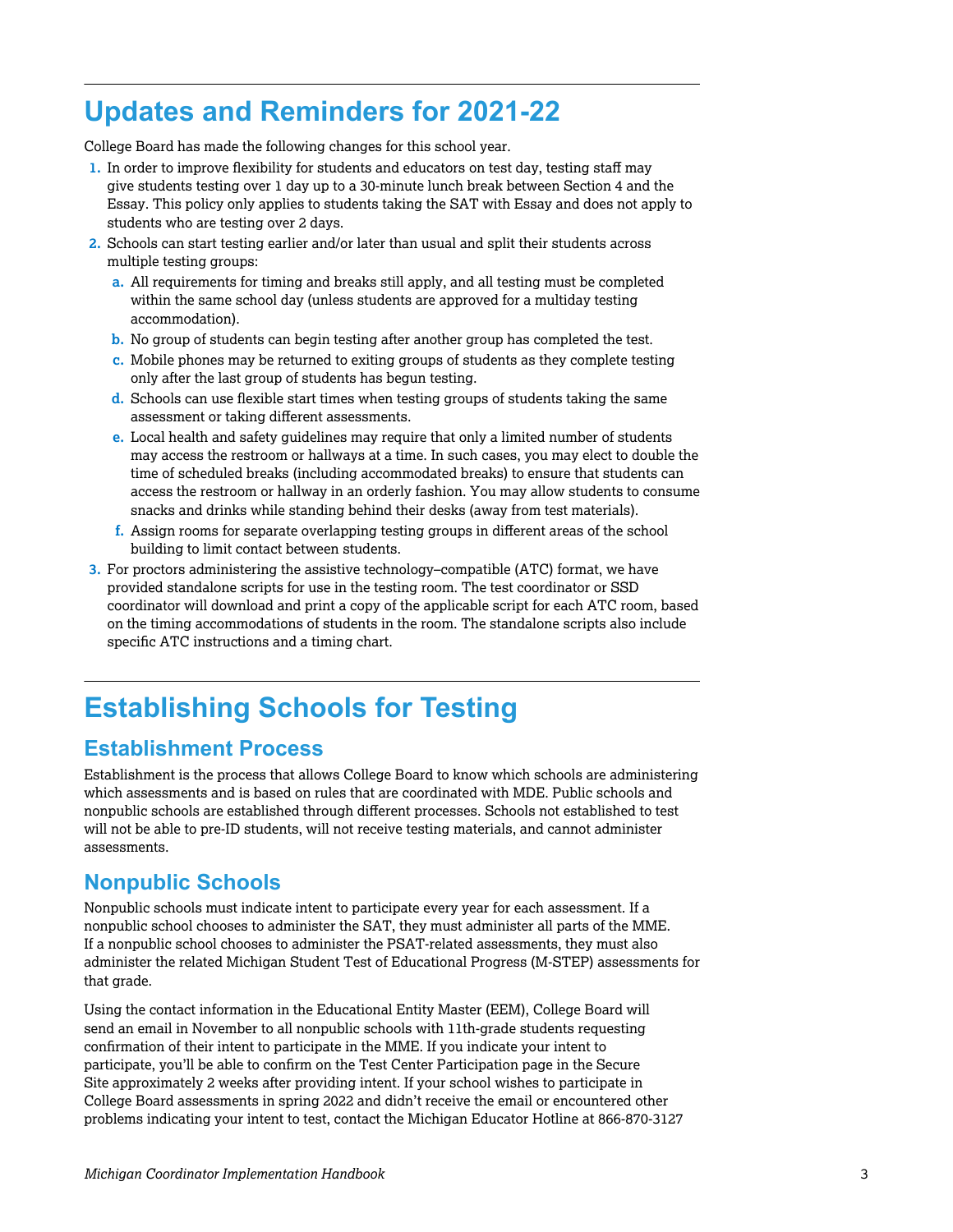or **[michiganadministratorsupport@collegeboard.org](mailto:michiganadministratorsupport@collegeboard.org)** as soon as possible. Indication of intent to participate in College Board assessments is due by November 22, 2021, to be able to pre-ID students in the OEAA Secure Site for testing materials.

### **Public Schools**

Public school establishment rules:

Your school will be automatically established for PSAT 8/9 for 8th grade if:

- § You are a public school with actual grades in EEM as 8 **and**
- § Your school tested at least 5 students combined in spring 2019 (M-STEP) and spring 2021 (PSAT 8/9 for 8th grade)

Your school will be automatically established for PSAT 8/9 for 9th grade if:

- § You are a public school with actual grades in EEM as 9 **and**
- § Your school tested at least 5 students combined in spring 2019 and spring 2021 using PSAT 8/9 for 9th grade

Your school will be automatically established for PSAT 10 if:

- § You are a public school with actual grades in EEM as 10 **and**
- § Your school tested at least 5 students combined in spring 2019 and spring 2021 using PSAT 10

Your school will be automatically established for SAT with Essay if:

- § You are a public school with actual grades in EEM as 11 **and**
- § Your school tested at least 5 students combined in spring 2019 and spring 2021 using SAT with Essay

For public schools that are not automatically established, principals, test coordinators, and district assessment coordinators will receive an "intent to participate" email in November 2021. If your school wishes to participate in College Board assessments in spring 2022 and didn't receive the email or encountered other problems indicating your intent to test, contact the Michigan Educator Hotline at 866-870-3127 or **[michiganadministratorsupport@collegeboard.org](mailto:michiganadministratorsupport@collegeboard.org)** by November 22, 2021. Indication of intent to participate in College Board assessments is due by November 22, 2021, to be able to pre-ID students in the OEAA Secure Site for testing materials.

For information on the Test Center Participation page, visit **[michigan.gov/securesitetraining](http://www.michigan.gov/securesitetraining)**.

### **Attending Institution (AI) Codes**

All participating schools will need a valid 6-digit AI code. For schools that have participated in previous College Board assessments, the AI code will not change. Most test coordinators will receive confirmation of their school's AI code by January 2022. Test coordinators will be able to confirm AI codes in the Test Center Participation page in the OEAA Secure Site. The AI code connects student data to schools and is used on answer sheets and when returning testing materials. It is also required to apply for accommodations.

### **Off-Site Locations**

Most schools will use their schools as the test location. However, if your school is a virtual school, or if you want to administer the SAT, PSAT 10, or PSAT 8/9 on the same day and don't have enough room in your school, you can request an off-site testing location.

These additional locations must be approved by College Board to make sure they meet testing, staffing, training, and security requirements. Here's how to request an off-site testing location: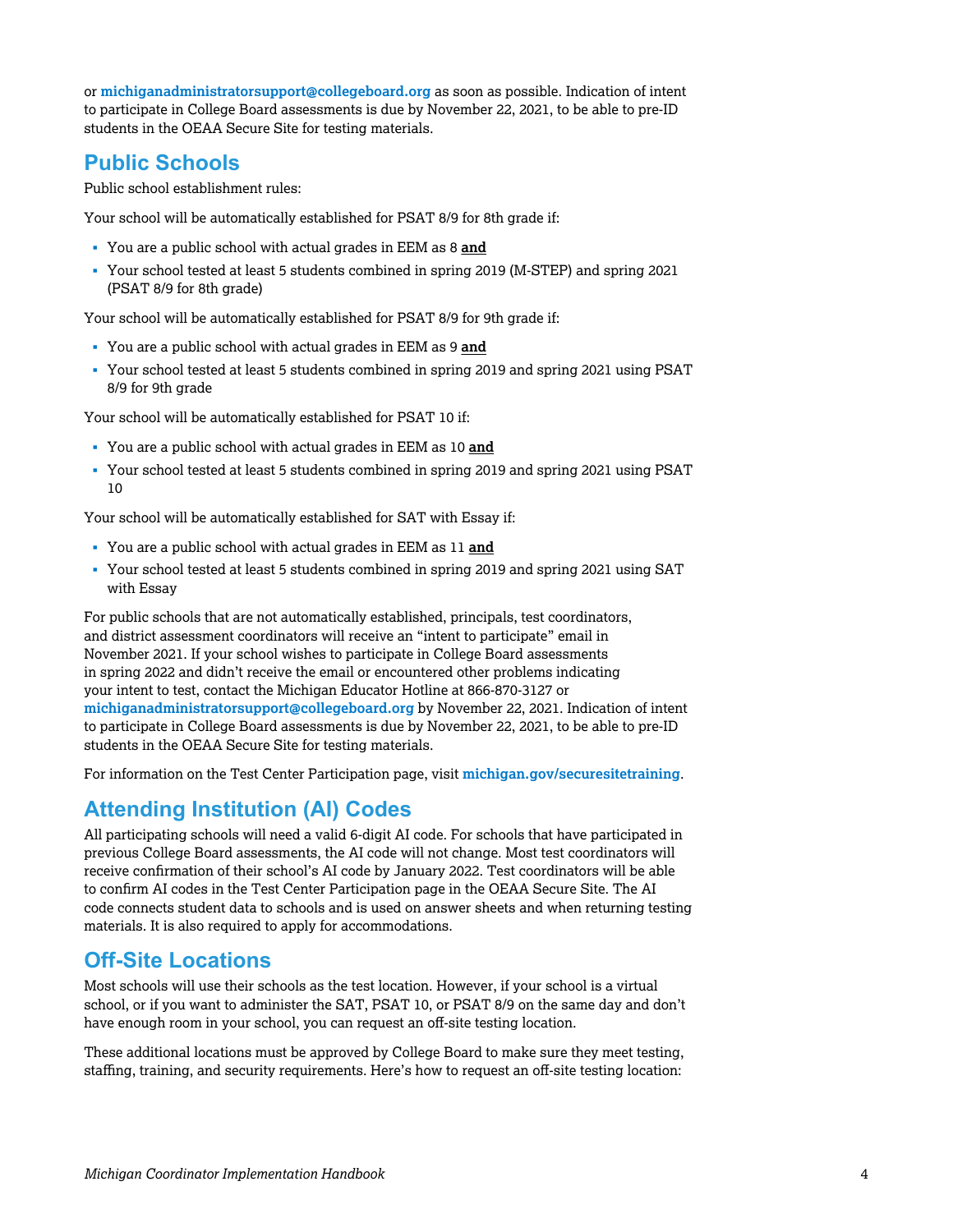- <span id="page-4-0"></span>**1.** Identify the number of locations that you will need per assessment for off-site testing. An accurate number is necessary for College Board to send the appropriate amount of return kits for testing materials.
- **2.** [Submit the off-site testing request form with the required information at](http://www.sat.org/offsiterequest) **sat.org/ offsiterequest**. You will receive email confirmation of your off-site request once your form is submitted.
- **3.** Complete your off-site requests no later than midnight ET, January 21, 2022.
- **4.** If necessary, College Board will contact test coordinators to address any questions about the request. Please submit all off-site testing requests and respond to inquiries **by the deadline**  to ensure appropriate test materials are shipped in time for test day.

#### **Notes:**

- § A test coordinator must be identified in the EEM at the school level. Additionally, a unique off-site test coordinator must be identified for each off-site test location. A single person may oversee all assessments administered at an off-site location, or a different off-site test coordinator may be identified for each assessment. Contact information for the off-site coordinator will not be captured or reflected in the EEM.
- § We recommend that you assign testing room codes at each location. This will ensure that an irregularity at one location does not potentially delay scores for students testing at all locations.
- § Preidentification will be completed by the AI, not each off-site location. It's the responsibility of the off-site test coordinator to be aware of which students are testing at each location.
- Test materials will also be shipped to the AI location. The test coordinator at the AI will be responsible for coordinating the secure transport of materials from the AI location to the attention of the off-site test coordinator at each testing location.

### **Expelled Students**

If a student is expelled and not allowed at the school to take the SAT, PSAT 10, or PSAT 8/9, the school can submit an off-site request (see above) to test this student at another location, such as a district office. Submit the request as soon as possible or contact Customer Support after the deadline to ensure additional test material return kits are ordered.

# **Identifying and Preparing Testing Staff**

### **Creating a College Board Professional Account**

A College Board professional account provides online access to College Board tools and services. Test coordinators and SSD coordinators must each have a College Board professional account to access tools for the administration. To create an account, go to **[collegeboard.org](http://collegeboard.org)**, click **Sign up**, and follow the instructions. **[Click here for help creating an account](https://pages.collegeboard.org/)**. An educator needs to create an account only once.

Test day staff will use their College Board professional account to access the following tools and services:

- Test day training: Training on how to plan to test, administer the test, and return test materials.
- § K–12 score reporting portal: For detailed roster reports and test scores.
- § SSD Online: Required to submit requests for accommodations and certain English learner (EL) supports, to make changes to existing approved accommodations for students, to print the Nonstandard Administration Report (NAR), and to download test forms for the pre-recorded audio (MP3 via streaming) format.

**Please note:** To access College Board's SSD Online system, the SSD coordinator will need to fax the **[SSD Coordinator Form](https://www.collegeboard.org/pdf/ssd/ssd-coordinator.pdf)**, signed by the school principal, to College Board's SSD office.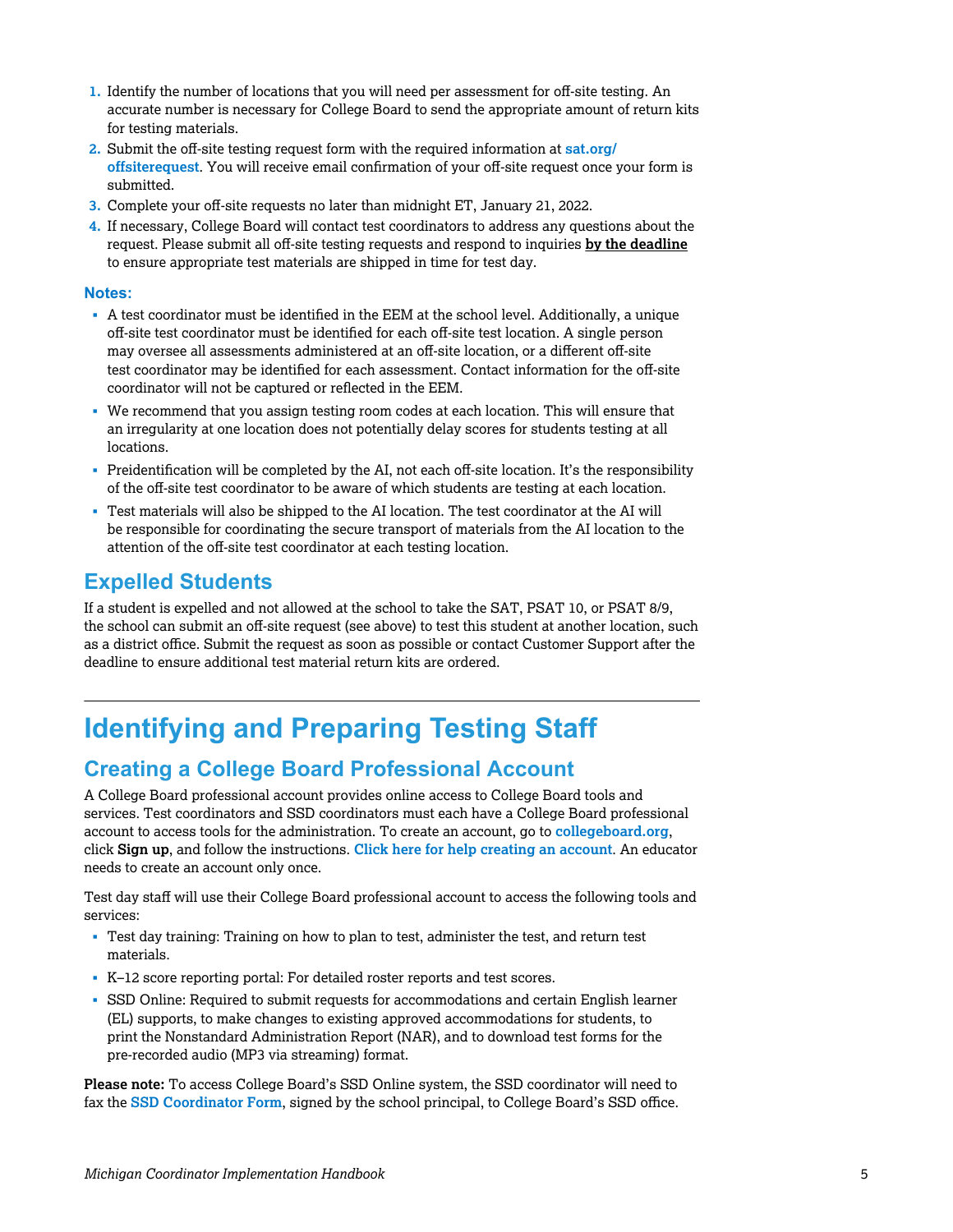### **Identification of Testing Staff**

Avoid recruiting anyone to serve on the testing staff if they have any of the following conflicts of interest:

- § They are employed part- or full-time at a test preparation company. (The teaching and normal review of course content, including test familiarization that is part of regularly scheduled coursework, is acceptable.)
- § They have taken any College Board test within 180 days of test day.

When making staff assignments, adhere to these policies:

- § If a staff member has a child or member of their household taking the SAT School Day at any test site during the same testing window, they must not take a role in which they will have access to test books before test day. At a minimum, this includes the roles of test coordinator, SSD coordinator, and backup test coordinator. In cases where this policy isn't followed, the related student's scores are subject to invalidation.
- Never assign a proctor or other support staff to administer the test to a member of their family. If a staff member administers the test to their own child or other member of their household, the scores will be invalidated, and the student will require a makeup test.

### **Roles and Responsibilities of Testing Staff**

Schools are responsible for identifying test coordinators, backup test coordinators, an SSD coordinator, proctors for each testing room, and room and hall monitors. Some of these staff members need to be identified in EEM to receive communications. College Board will not collect contact information for proctors or monitors.

Although the SAT, PSAT 10, or PSAT 8/9 test coordinator is responsible for coordinating the administration for all students, the test coordinator and the SSD coordinator should work closely together to ensure that the test day and environment for students with disabilities is planned for and administered effectively.

Staff members may serve multiple roles, if necessary; however, only one person can be identified in each role in EEM to receive communications from College Board. If multiple people are indicated in EEM for each role, the most recent entity listing will be used.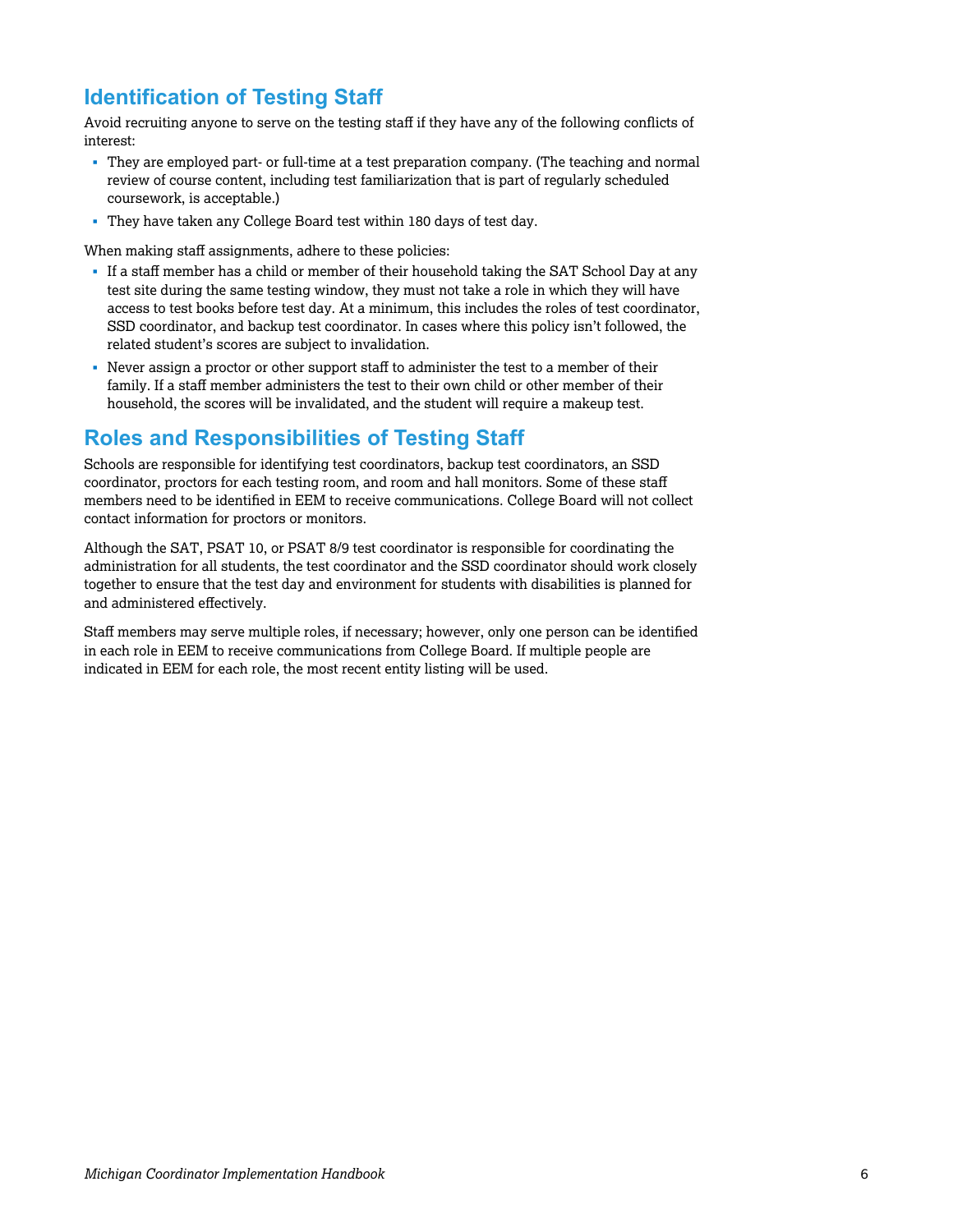| Role                                           | <b>Primary Responsibility</b>                                                                                                                             | <b>Identify</b> in<br>EEM? |
|------------------------------------------------|-----------------------------------------------------------------------------------------------------------------------------------------------------------|----------------------------|
| <b>SAT</b> test<br>coordinator                 | Responsible for coordinating the SAT administration for all<br>students.                                                                                  | Yes                        |
| SAT backup test<br>coordinator                 | Responsible for coordinating the SAT administration if the SAT<br>test coordinator is not available.                                                      | Yes                        |
| <b>SAT SSD</b><br>coordinator                  | Requests accommodations and works with the SAT test<br>coordinator to coordinate the SAT for students with disabilities.                                  | Yes                        |
| PSAT 8/9 grade 8<br>test coordinator           | Responsible for coordinating the PSAT 8/9 administration for all<br>grade 8 students.                                                                     | Yes                        |
| PSAT 8/9 grade<br>8 backup test<br>coordinator | Responsible for coordinating the PSAT 8/9 grade 8 administration<br>if the PSAT 8/9 grade 8 test coordinator is not available.                            | Yes                        |
| PSAT 8/9 grade 8<br>SSD coordinator            | Requests accommodations and works with the PSAT 8/9 grade<br>8 test coordinator to coordinate the PSAT 8/9 for grade 8 for<br>students with disabilities. | Yes                        |
| PSAT 8/9 grade 9<br>test coordinator           | Responsible for coordinating the PSAT 8/9 administration for all<br>grade 9 students.                                                                     | Yes                        |
| PSAT 10 test<br>coordinator                    | Responsible for coordinating the PSAT 10 administration for all<br>grade 10 students.                                                                     | Yes                        |
| Grade 9/10 backup<br>test coordinator          | Responsible for coordinating the PSAT 10 or PSAT 8/9 grade 9<br>administration if the regular test coordinator is not available.                          | Yes                        |
| Grade 9/10 SSD<br>coordinator                  | Requests accommodations for 9th- and 10th-grade students and<br>works with the respective test coordinators for students with<br>disabilities.            | Yes                        |
| Proctor                                        | Responsible for conducting a secure, valid administration in the<br>testing room.                                                                         | No                         |
| Room monitor                                   | Assists the proctor with activities and monitors students in the<br>testing room.                                                                         | No                         |
| Hall monitor                                   | Responsible for monitoring the hallways on test day.                                                                                                      | No                         |

### **Identifying Testing Staff in the Educational Entity Master (EEM)**

The EEM is a repository that contains basic contact information regarding educational systems in the state of Michigan. The MDE sends College Board information from the EEM for school addresses and contact information for testing staff.

To view contact information that will be provided to College Board, go to **[cepi.state.mi.us/eem](https://cepi.state.mi.us/eem/)**.

If the contact information for any of the roles required to be identified to College Board needs to be changed or updated, update them in the EEM as soon as possible. This must be done by the district-authorized user, who can be identified by accessing the District and School Contacts page on the OEAA Secure Site under the Assessment Registration drop-down. College Board records will be updated 7–10 days after the change is made in the EEM.

#### **Things to Note Regarding the EEM**

- § If there is more than 1 person listed for a role, College Board will use the most recent.
- § If the EEM information is not accurate, you will **not** receive critical testing communication or deliveries. Test materials will be sent to the address listed in the coordinator record in the EEM and must be owned by the district.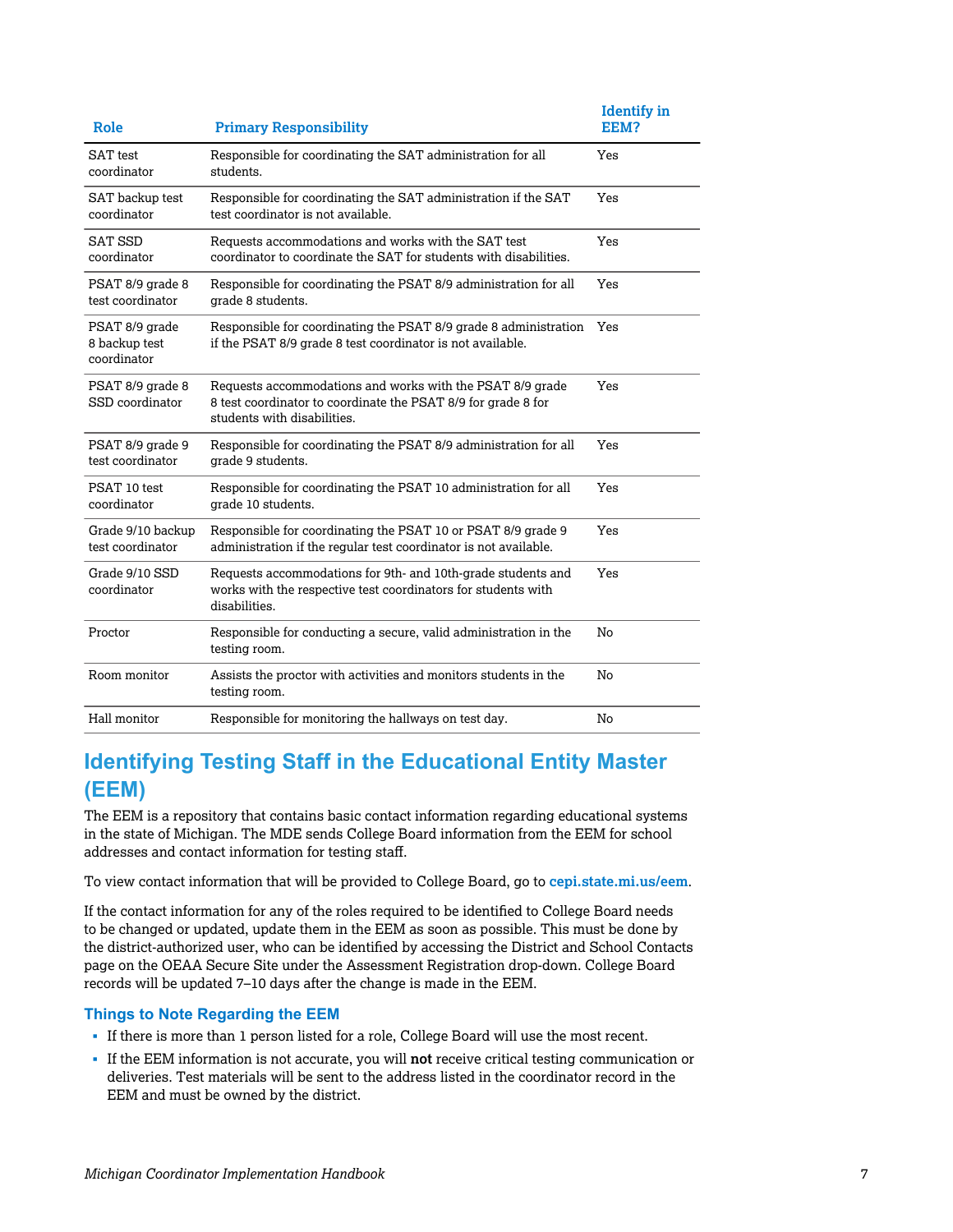<span id="page-7-0"></span>§ For assistance with the EEM, email the Center for Educational Performance and Information (CEPI) at **[cepi@michigan.gov](mailto:cepi@michigan.gov)** or call 517-335-0505 (option 3).

### **Training**

Training is required every year for test coordinators. There will be one training for all test coordinators, regardless of assessment. A link will be sent to SAT, PSAT 10, and PSAT 8/9 test coordinators in March to access the training. The link can be shared with other test day staff, such as the SSD coordinator and proctors. Other test day staff must be trained, whether through the online training that is provided or by personalized training provided by the SAT, PSAT 10, or PSAT 8/9 test coordinator. Schools determine the best way to train other test day staff.

College Board provides webinars to help test coordinators and SSD coordinators prepare for implementation. These webinars are optional. If you cannot attend the live webinars, you may still register, and the presentation will be emailed to you afterward. Look for links in the "Spotlight on Student Assessment and Accountability" online newsletter to register.

MDE has published an Assessment Coordinator Training Guide that covers all Michigan assessments. This is available at **[michigan.gov/mme](http://www.michigan.gov/mme)** and **[michigan.gov/psat](http://www.michigan.gov/psat)**.

### **Manuals**

Michigan-specific manuals to assist coordinators and proctors on test day will be sent to schools several weeks before the administration date.

| <b>Manual Title</b>                           | <b>What's Inside</b>                                                                                                                                                                                                                                                                                                                                  |
|-----------------------------------------------|-------------------------------------------------------------------------------------------------------------------------------------------------------------------------------------------------------------------------------------------------------------------------------------------------------------------------------------------------------|
| SAT School Day Coordinator Manual             | Used by the SAT test coordinator, gives complete instructions for<br>preparing your school and staff for SAT testing.                                                                                                                                                                                                                                 |
| SAT School Day Standard Testing<br>Manual     | Used by the proctor, gives instructions for testing students<br>who are testing without accommodations and students testing<br>with accommodations that may be administered in the standard<br>testing room.                                                                                                                                          |
| SAT School Day Accommodated Testing<br>Manual | Used by the proctor, gives instructions for testing students with<br>accommodations in nonstandard testing rooms.                                                                                                                                                                                                                                     |
| PSAT 10 Coordinator Manual                    | Used by the PSAT 10 test coordinator and proctor, gives<br>complete instructions for preparing your school and staff for<br>PSAT 10 testing, including for proctors testing students without<br>accommodations and students testing with accommodations<br>that may be administered in the standard testing room or in<br>accommodated testing rooms. |
| PSAT 8/9 Coordinator Manual                   | Used by PSAT 8/9 test coordinators and proctors, gives complete<br>instructions for preparing your school and staff for PSAT<br>8/9 testing, including for proctors testing students without<br>accommodations and students testing with accommodations<br>that may be administered in the standard testing room or in<br>accommodated testing rooms. |

### **Pre-ID Students**

Do **not** place orders directly with the College Board in the Test Ordering Site for the SAT, PSAT 10, or PSAT 8/9 for the state-provided College Board assessments in spring 2022.

College Board will determine your materials order for state-provided assessments based on:

§ The number of students pre-ID'ed to test in the Secure Site by the February deadline in the MDE List of Important Dates.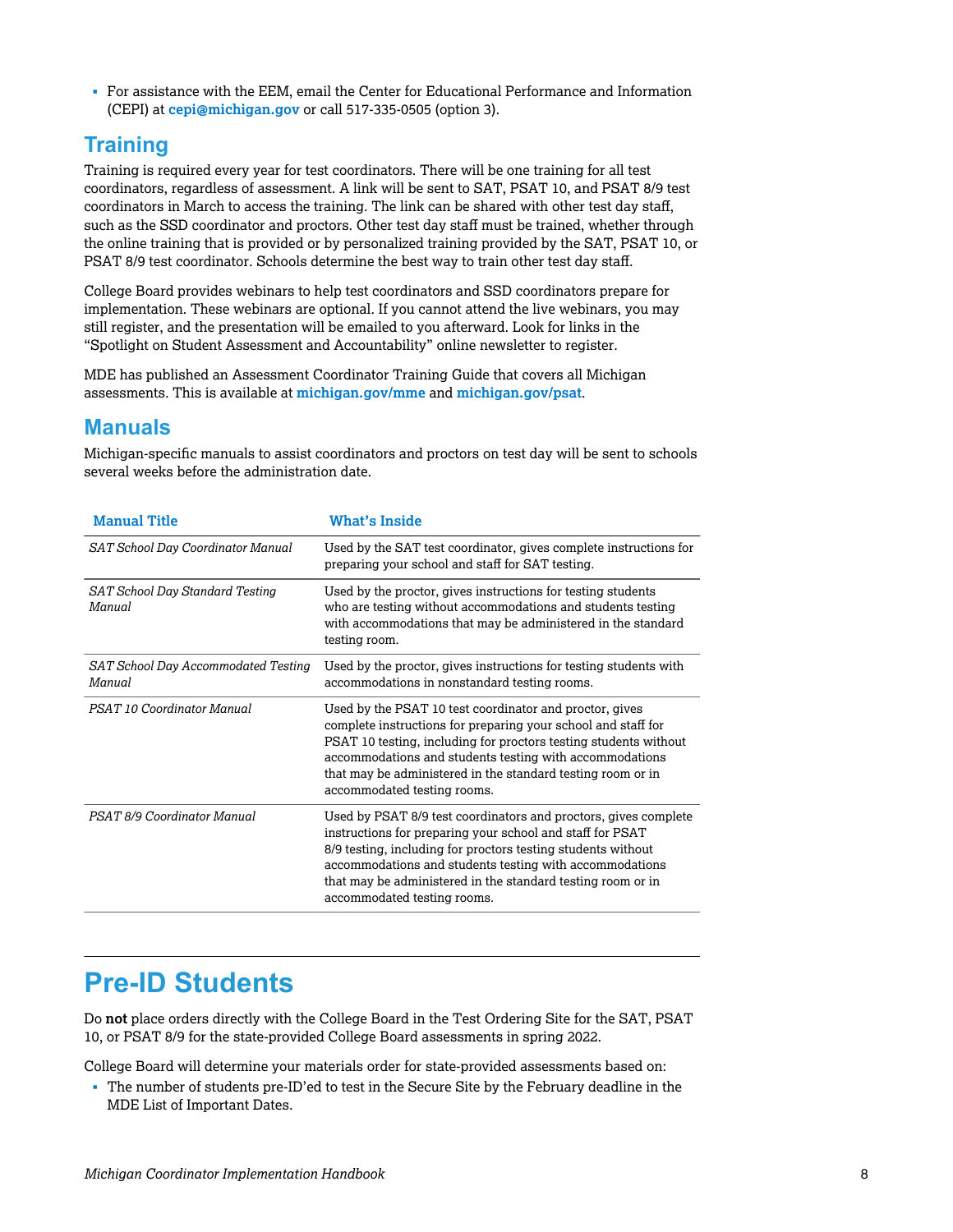<span id="page-8-0"></span>§ The number of students and types of approved accommodations in College Board's SSD Online system.

A small overage of testing materials will be sent to accommodate students who may have enrolled in your school after the pre-ID deadline.

For information on who is eligible to take the SAT and who must take the SAT, refer to the "Who Must/Can Take the MME" document posted at **[michigan.gov/mme](http://michigan.gov/mme)**.

### **Secure Site**

MDE will open the pre-ID window in the OEAA Secure Site in early January 2022. All updates must be complete by the February deadline to receive preprinted pre-ID labels.

- § OEAA will pre-ID public school students included on the fall Michigan Student Data System (MSDS) General Collection.
- § For districts that submit new student enrollment and student exit records in a Student Record Maintenance (SRM) file by January 5, 2022, those records will also be included in the pre-ID by OEAA.
- § OEAA will not preidentify nonpublic school students. Nonpublic schools are responsible for preidentifying all their students who will be testing directly in the OEAA Secure Site.

Action required in January:

- § Log in to the OEAA Secure Site.
- § Update the Pre-ID Student Report by unassigning students who will not test and adding new students who may have enrolled after fall count day, or homeschooled students who are participating at your school.
- § If students are not pre-ID'ed by the February deadline, you may not receive enough test materials and labels for test day. Use the Additional Material Order window in mid-March to order additional standard materials, if necessary.

#### **Homeschooled Students**

Homeschooled students are eligible to take the SAT, PSAT 10, or PSAT 8/9. Students or parents must contact the school ahead of testing to make arrangements. Homeschooled students must also be pre-ID'ed in the OEAA Secure Site with a label locally printed and affixed to the answer sheet if the student is not pre-ID'ed before the February deadline. The test coordinator should inform the student/parent about when to arrive and what to bring on test day. Homeschooled students must present a valid photo ID on test day. Information about valid photo IDs can be found in the coordinator manuals or at **[collegereadiness.collegeboard.org/sat/taking-the-test/](https://collegereadiness.collegeboard.org/sat/taking-the-test/id-requirements) id-requirements**.

### **Testing with Accommodations and Supports**

Requests for accommodations for the Michigan-provided SAT with Essay, PSAT 10, or PSAT 8/9 for 8th and 9th grades are submitted by the designated SSD coordinator in the College Board online system, SSD Online. Accommodation requests can flow within the SSD Online system in 2 ways: State-allowed or College Board–approved. The main difference between the 2 processes is that once approved, students remain approved for accommodations through the College Board–approved process, whereas the state-allowed process is only good for the specific Michigan-provided administration. Both processes are acceptable; however, applying for state-allowed accommodations is recommended by MDE for 8th grade as it aligns to the current 8th-grade Individualized Education Program (IEP) or 504 plan. State-allowed accommodations (SAAs) are in place to support state-required assessments where the use of the accommodation results in a score that higher education institutions do not accept.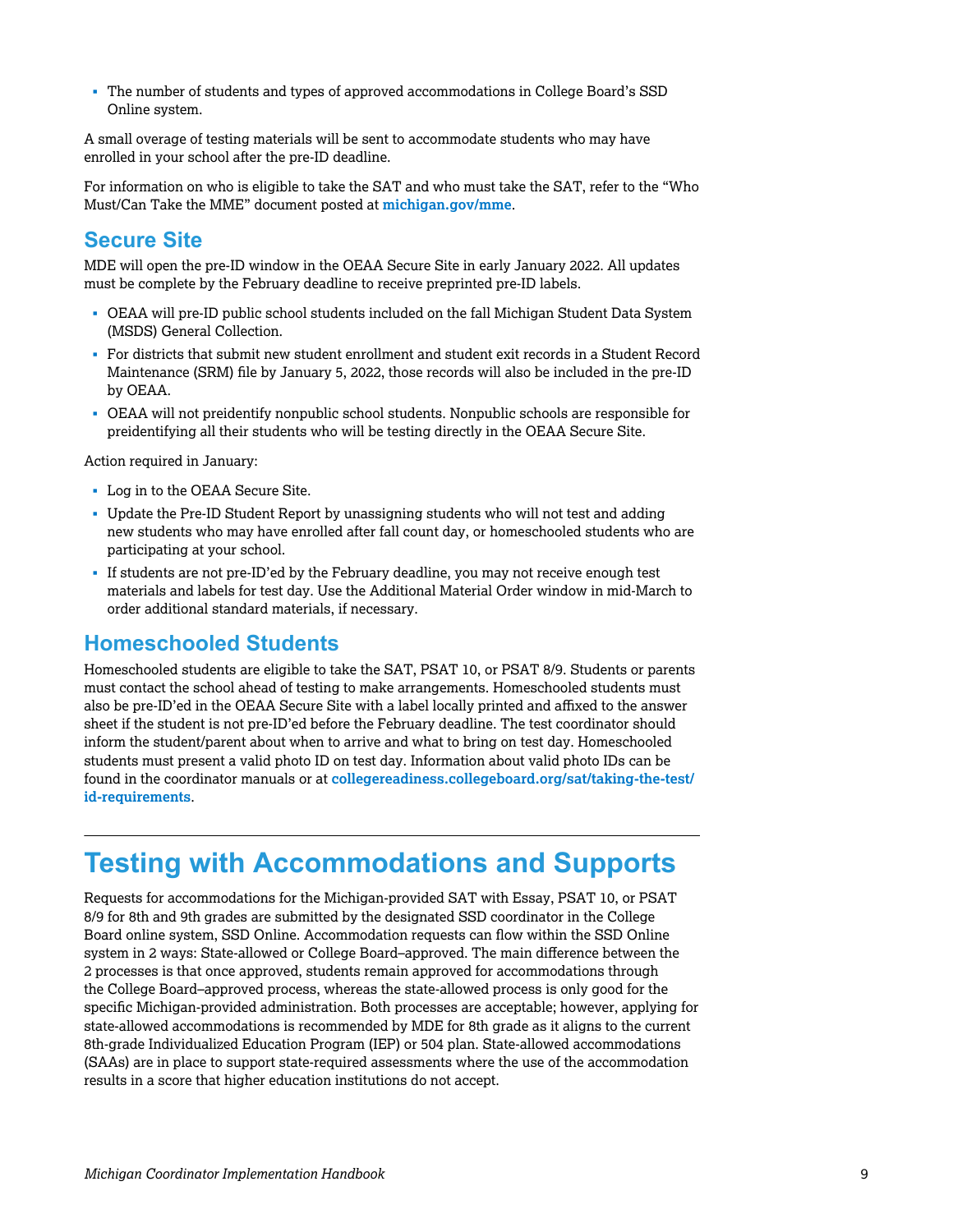Consideration of SSAs are especially important for students taking the SAT, where the student generally wants scores to be reported to colleges and universities. However, at the 8th-grade level, scores are not reported to higher education institutions or scholarship programs.

| Conege Board-Approved Accommodations                                                                                                                                                                                                    | State-Allowed Accommodations                                                                                                  |
|-----------------------------------------------------------------------------------------------------------------------------------------------------------------------------------------------------------------------------------------|-------------------------------------------------------------------------------------------------------------------------------|
| Once approved, can be used for all College Board<br>assessments                                                                                                                                                                         | Available only for Michigan-provided SAT, PSAT<br>10, or PSAT 8/9                                                             |
| Once approved, students remain approved for<br>accommodations                                                                                                                                                                           | Must be requested each year                                                                                                   |
| Requested in SSD Online, goes through a review<br>process                                                                                                                                                                               | Requested in SSD Online and are automatically<br>approved                                                                     |
| Available for all assessments, but recommended<br>for 9th, 10th, and 11th grade; choosing this<br>option does not change the IEP team's<br>responsibility to review student needs and<br>necessary accommodations at each annual review | Available for all assessments, but recommended for<br>8th grade                                                               |
| Most requests are approved automatically; some<br>requests require documentation review, which could<br>take up to 7 weeks                                                                                                              | All requests are automatically approved                                                                                       |
| Scores are provided to the state, school, student,<br>and applicable colleges and scholarship programs,<br>if requested                                                                                                                 | Scores are provided to the state, school, and student<br>but are <b>not</b> reportable to colleges or scholarship<br>programs |
| Students will test with purple (SAT), blue (SAT in<br>accommodated window), orange (PSAT 10), or dark<br>red (PSAT 8/9) test books                                                                                                      | Students will use lime green test books for each<br>assessment                                                                |
| Request deadline is February 22, 2022                                                                                                                                                                                                   | Request deadline is February 22, 2022                                                                                         |
|                                                                                                                                                                                                                                         |                                                                                                                               |

#### **College Board–Approved Accommodations State-Allowed Accommodations**

Certain accommodations on the SAT require students to test on the primary test day. Other accommodations will allow the school to schedule the test day(s) during an accommodated testing window. The NAR will specify when students will test and will be available in SSD Online approximately 4 weeks prior to test day. **All** students with accommodations taking any PSAT-related assessment can be tested in the accommodated testing window.

Once approved, students remain so for College Board–approved accommodations for all other College Board assessments, including AP® Exams. If a student's IEP or 504 plan changes, the SSD coordinator can modify the requested accommodations in SSD Online. SAAs must be requested each year.

### **Working with Your SSD Coordinator**

The SSD coordinator is primarily responsible for applying for accommodations through SSD Online. As part of the testing staff, the SSD coordinator accesses and prints the NAR and assists the test coordinator in determining testing rooms and staff needed for administering the tests with accommodations. All testing materials, including nonstandard materials for use during the accommodated testing window, are shipped to the test coordinator; however, the SSD coordinator can assist in the inventory and secure storage of testing materials, as needed. The SSD coordinator and test coordinator should also collaborate with the district EL coordinator to determine which students will use EL supports and which supports are appropriate. Although not an accommodation, EL students using time and one-half (+50% extended time) will need to be identified in SSD Online.

Although not acting as the primary SSD coordinator, test coordinators may also get access to the information in SSD Online if the **[SSD Coordinator Form](https://www.collegeboard.org/pdf/ssd/ssd-coordinator.pdf)** is submitted.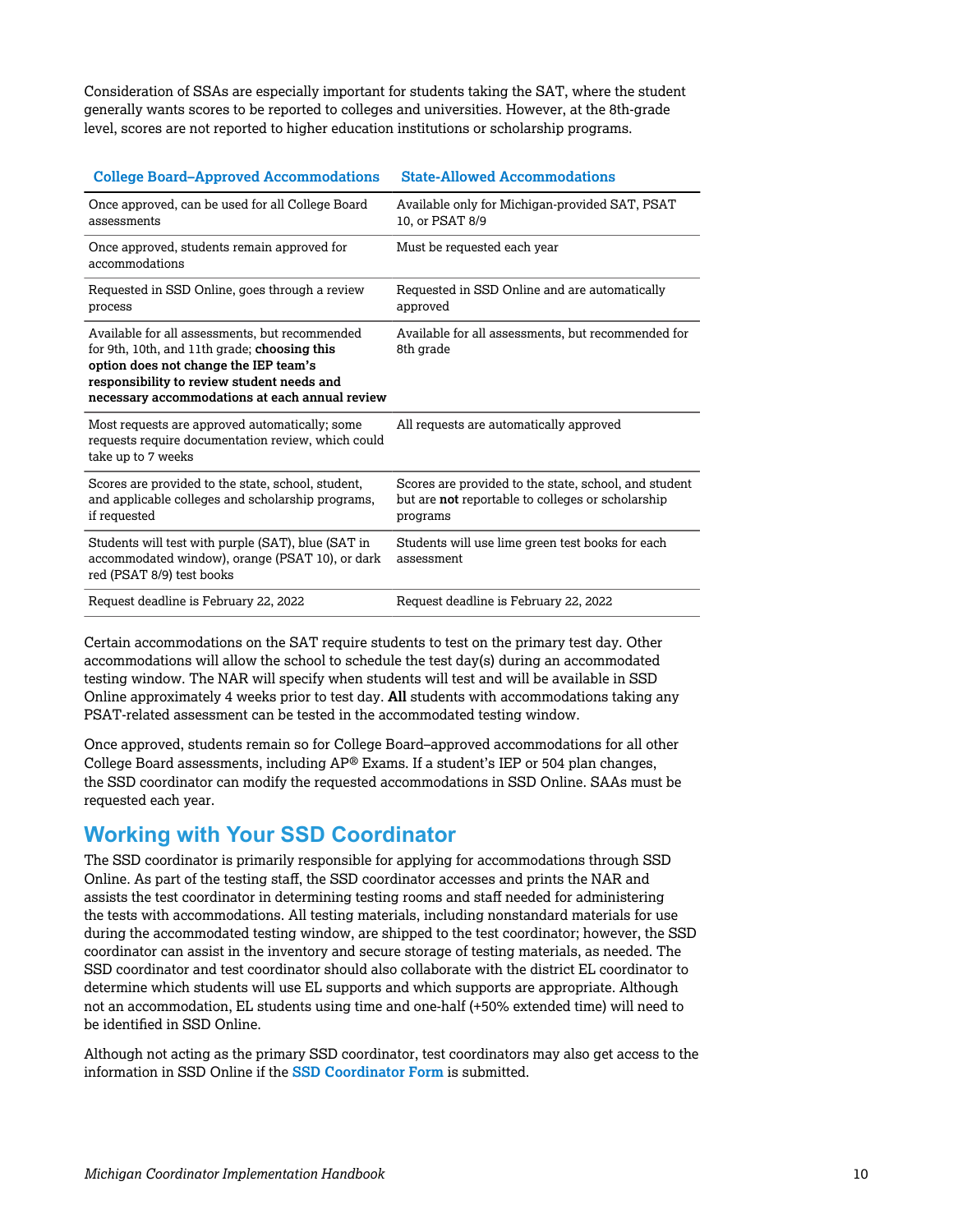### **Administering Accommodations**

The manuals will have extensive information about different timing configurations for each section and breaks depending on the accommodations that students are approved for. Below are some common configurations and the duration of each. It is important to note that the times listed below are only the times allotted for the student to take the test; more time needs to be scheduled in the day to account for administrative activities, such as passing out test books and reading directions.

| <b>SAT with Essay</b>                            |                                             |                                             |
|--------------------------------------------------|---------------------------------------------|---------------------------------------------|
|                                                  | <b>Day 1 Duration</b><br>(including breaks) | <b>Day 2 Duration</b><br>(including breaks) |
| Standard Time                                    | 4 hours, 7 minutes                          | Not applicable                              |
| Standard Time with<br>Extra Breaks               | 4 hours, 22 minutes                         | Not applicable                              |
| Standard Time with<br><b>Extended Breaks</b>     | 4 hours, 15 minutes                         | Not applicable                              |
| Time and One-Half<br>(Math only)                 | 4 hours, 58 minutes                         | Not applicable                              |
| Double Time (Math<br>only)                       | 5 hours, 37 minutes                         | Not applicable                              |
| Time and One-Half<br>(Reading)                   | 3 hours, 24 minutes                         | 2 hours, 50 minutes                         |
| Double Time<br>(Reading)                         | 4 hours, 25 minutes                         | 3 hours, 42 minutes                         |
| Human Reader<br>(automatic time and<br>one-half) | 3 hours, 24 minutes                         | 2 hours, 50 minutes                         |
| Scribe (automatic<br>time and one-half)          | 3 hours, 24 minutes                         | 2 hours, 50 minutes                         |
| Pre-recorded Audio<br>(MP3)                      | 4 hours, 20 minutes                         | 4 hours, 37 minutes                         |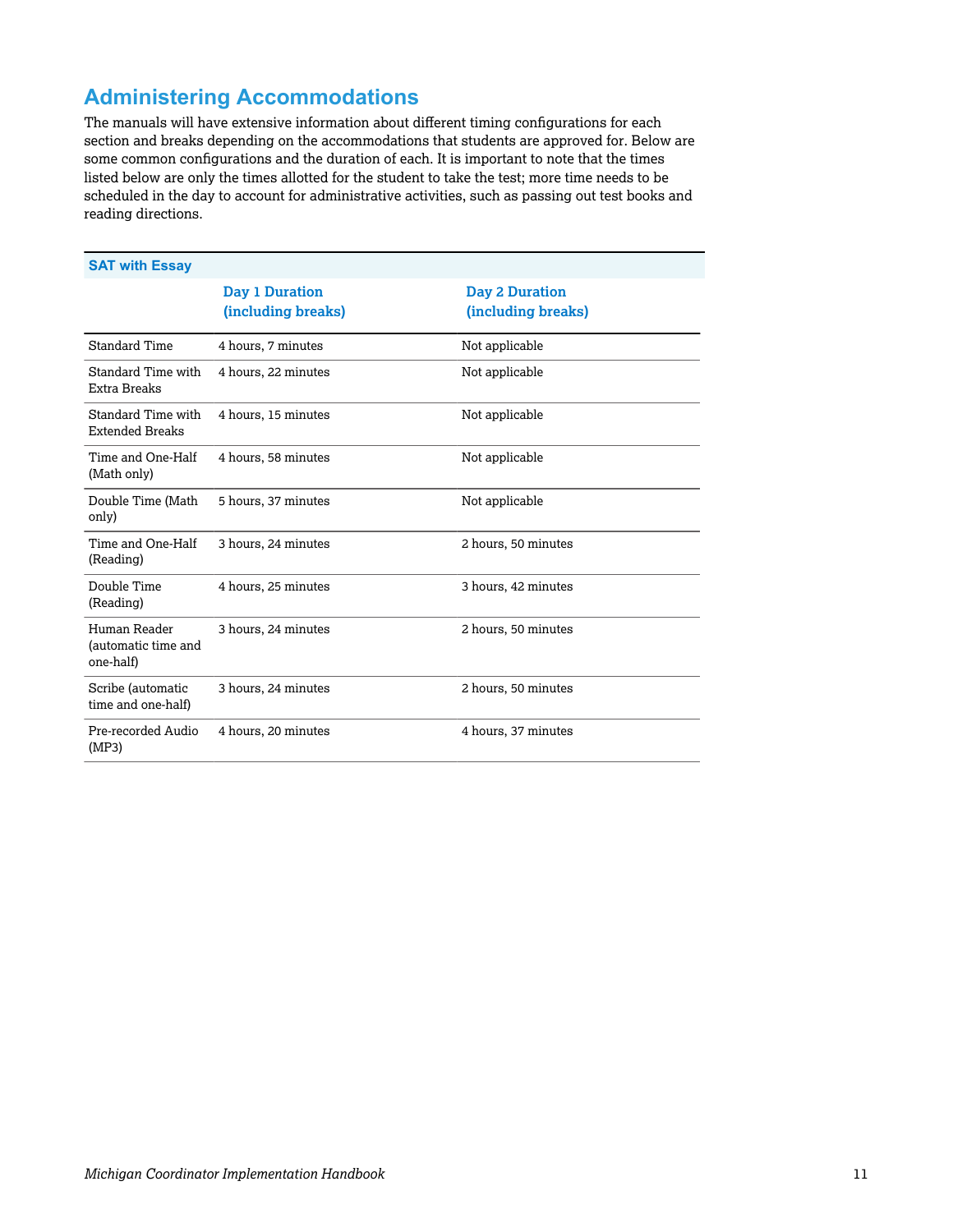#### **PSAT 10**

| Day 1 Duration<br>(including breaks) | <b>Day 2 Duration</b><br>(including breaks) |
|--------------------------------------|---------------------------------------------|
| 2 hours, 55 minutes                  | Not applicable                              |
| 3 hours, 10 minutes                  | Not applicable                              |
| 3 hours, 5 minutes                   | Not applicable                              |
| 3 hours, 41 minutes                  | Not applicable                              |
| 4 hours, 15 minutes                  | Not applicable                              |
| 4 hours, 34 minutes                  | Not applicable                              |
| 4 hours, 34 minutes                  | Not applicable                              |
| 4 hours, 34 minutes                  | Not applicable                              |
| 3 hours, 20 minutes                  | 2 hours, 30 minutes                         |
| 4 hours, 10 minutes                  | 2 hours, 30 minutes                         |
|                                      |                                             |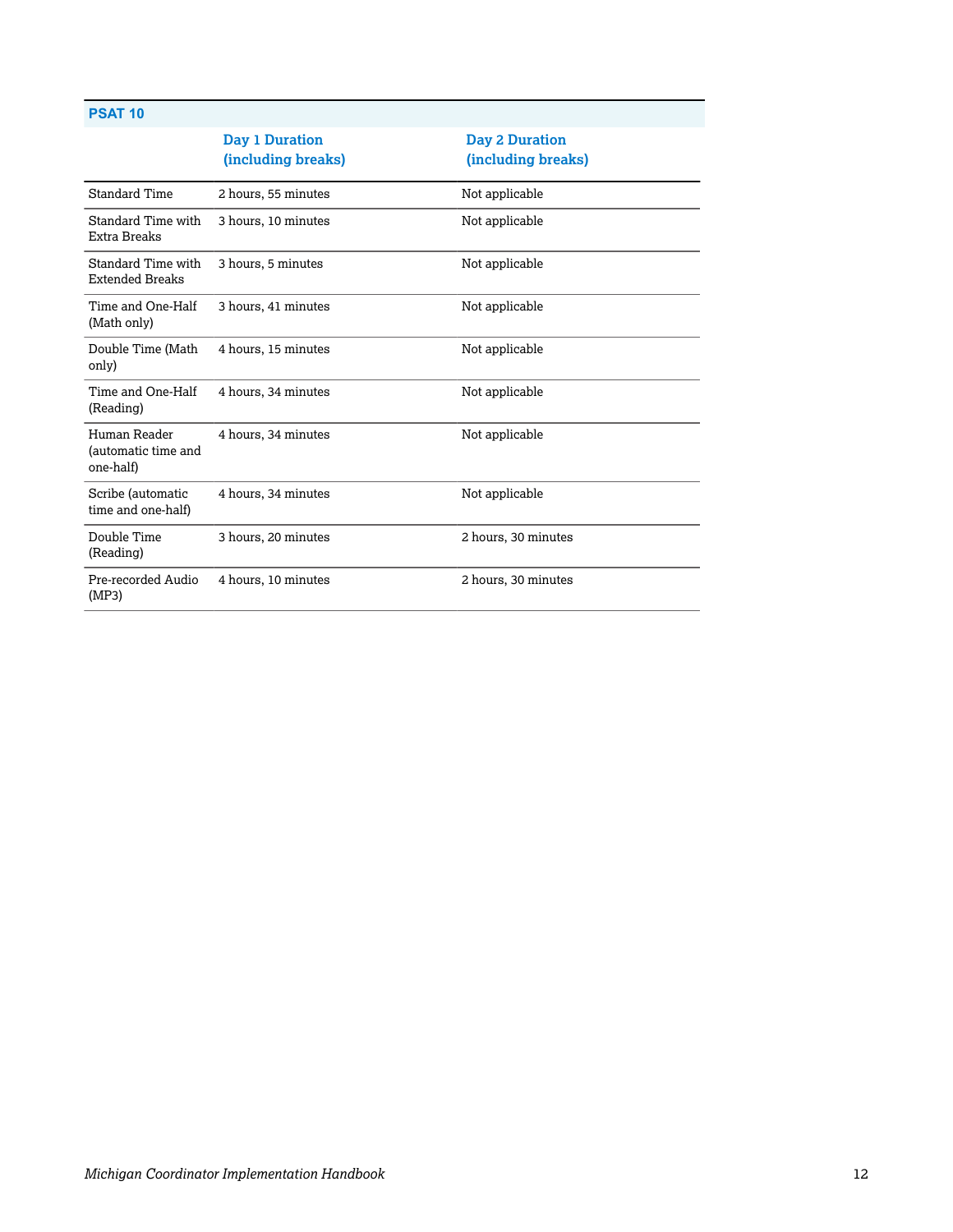#### **PSAT 8/9**

| Day 1 Duration<br>(including breaks) | <b>Day 2 Duration</b><br>(including breaks) |
|--------------------------------------|---------------------------------------------|
| 2 hours, 35 minutes                  | Not applicable                              |
| 2 hours, 50 minutes                  | Not applicable                              |
| 2 hours, 45 minutes                  | Not applicable                              |
| 3 hours, 15 minutes                  | Not applicable                              |
| 3 hours, 45 minutes                  | Not applicable                              |
| 4 hours, 34 minutes                  | Not applicable                              |
| 4 hours, 3 minutes                   | Not applicable                              |
| 4 hours, 3 minutes                   | Not applicable                              |
| 3 hours                              | 2 hours, 10 minutes                         |
| 3 hours, 50 minutes                  | 2 hours, 10 minutes                         |
|                                      |                                             |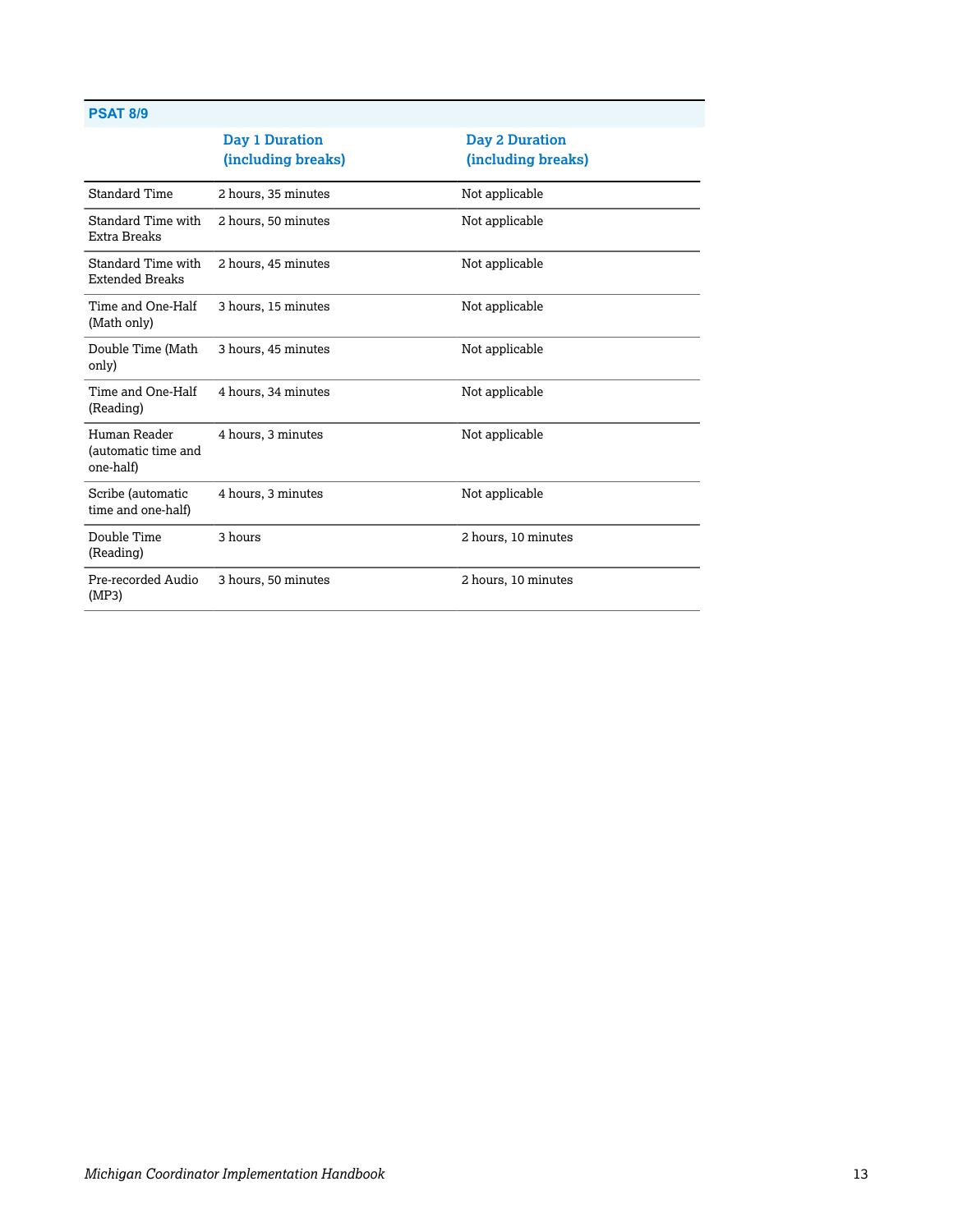### **English Learner Supports**

English learners will be able to utilize English Learner (EL) supports for the spring 2022 Michigan-provided assessments. These supports include the use of an approved word-to-word bilingual dictionary, translated test directions, and time and one-half. Students can use one or any of these supports in combination. Students will receive college reportable scores when any of these supports are used. These supports are not currently available for the weekend administrations of the SAT, PSAT/NMSQT®, or Advanced Placement® courses.

Use of a College Board–approved word-to-word bilingual dictionary:

- § The list includes approximately 100 dictionaries.
- § The use of a dictionary does **not** require approval by College Board.
- § The approved list will be posted at **[michigan.gov/mme](http://michigan.gov/mme)** and **[michigan.gov/psat](http://michigan.gov/psat)**.

Use of translated test directions:

- § Translated test directions will be available in PDF format. Schools must print the directions for students; no printed test directions will come with the test materials.
- § Directions will be available in Albanian, Arabic, Bengali, Chinese (Mandarin), French, Gujarati, Haitian Creole, Hindi, Polish, Portuguese, Russian, Spanish, Urdu, and Vietnamese. College Board will also support on-the-fly translations of directions by district-approved translators.
- § Use of translated test directions does **not** require approval by College Board.
- § Translations will be available to print in February 2022 from MDE's MME and PSAT websites.

Use of time and one-half:

- § Students will receive time and one-half on each section of the assessment. Students must sit for the entire time allotted and cannot go ahead in the test, even if they are the only one testing.
- § Although not an accommodation, EL students requiring time and one-half will need to be identified in SSD Online each year. If the student was approved for time and one-half for the fall 2021 Michigan-provided testing, re-entry is not required for spring 2022. Students will be automatically approved, and no supporting documentation is required.
- § EL students using time and one-half can be tested with other students with accommodations testing with the same timing and test materials.

To determine if the use of time and one-half for an English learner is appropriate, please use the guiding questions below. A preponderance of evidence should exist rather than a few answers of "yes" to the following questions for the student to be provided this level of support. Consider:

- § Is the student formally identified as an English learner?
- § Does the student typically receive additional time to complete assignments?
- § Does the student typically receive additional time to complete in-class assessments?
- § Is the student a recently arrived student (attended U.S. schools for 12 months or less)?
- § Does the student typically use a bilingual word-to-word dictionary in the classroom?
- § Does the student use additional or different linguistic supports in the classroom?
- Does the student need additional time to process written text in English?
- When given the choice, does the student indicate he or she would prefer to have extra time for assignments?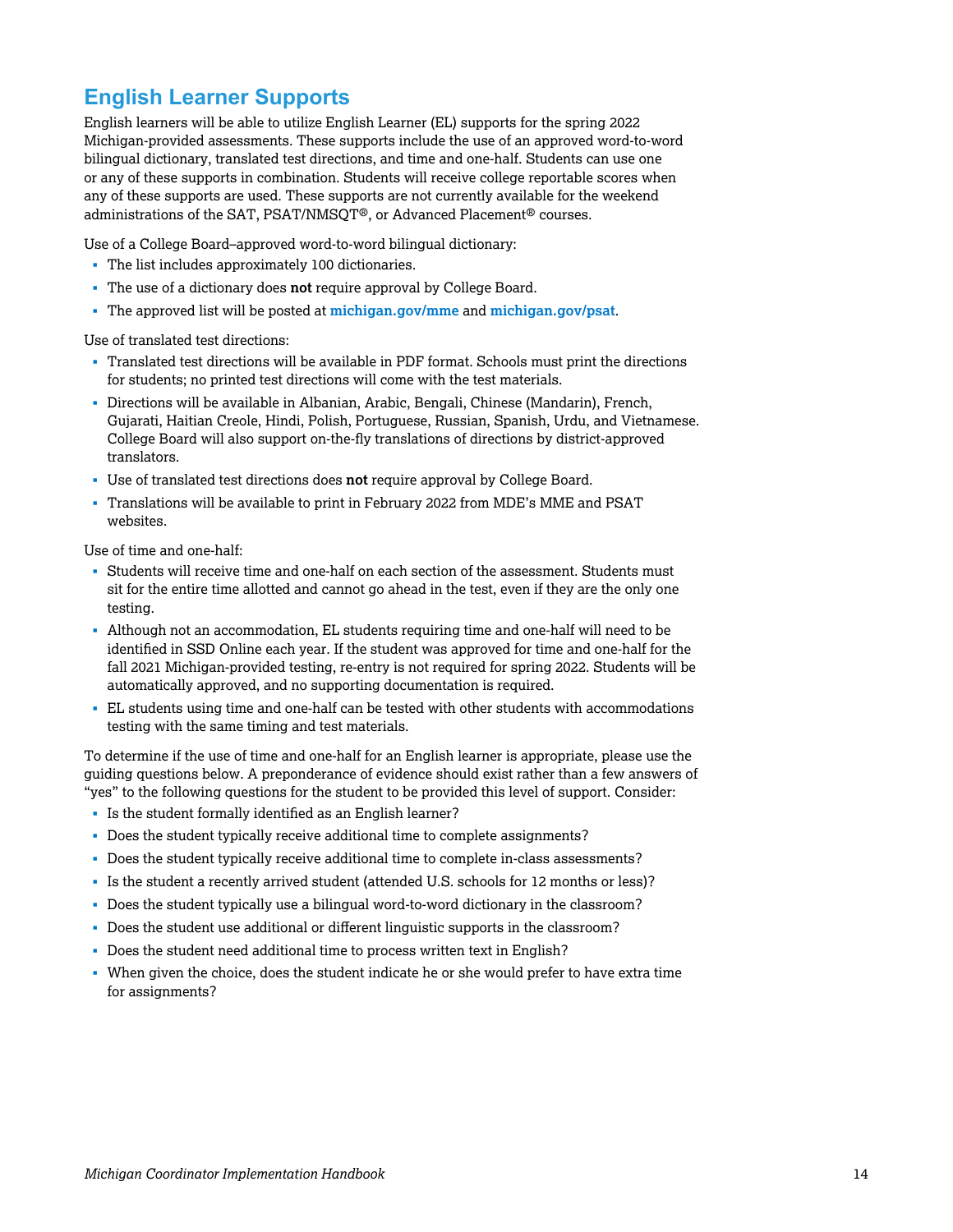# <span id="page-14-0"></span>**Planning for Material Shipments**

All materials will be addressed to the test coordinators. Materials for each grade will be shipped separately. Each shipment may contain multiple boxes.

| <b>Shipment</b>                                     | <b>Estimated Delivery</b>                    | <b>Contents</b>                                                                                                                                                                                                                          |
|-----------------------------------------------------|----------------------------------------------|------------------------------------------------------------------------------------------------------------------------------------------------------------------------------------------------------------------------------------------|
| Coordinator Planning<br>Kit                         | Approximately 6 weeks<br>prior to test day   | Sample copies of each manual:<br><b>SAT School Day Coordinator Manual</b><br>SAT School Day Standard Testing Manual<br>٠<br>SAT School Day Accommodated Testing Manual<br>٠<br>PSAT 10 Coordinator Manual<br>PSAT 8/9 Coordinator Manual |
| Preadministration<br>Materials and Pre-ID<br>Labels | Approximately 3-4<br>weeks prior to test day | SAT School Day, PSAT 10, and PSAT 8/9 student<br>quides<br>All manuals to support testing<br>٠<br>Answer sheets<br>Answer sheet instruction booklets for students<br>(SAT and PSAT 10)<br>Pre-ID labels to be placed on answer sheets    |
| <b>Test Materials</b>                               | Approximately 3-4<br>weeks prior to test day | SAT with Essay, PSAT 10, and PSAT 8/9 test<br>books<br>Answer sheet return envelopes/boxes<br>ш<br>Test book return labels for SAT with Essay, PSAT<br>10, and PSAT 8/9                                                                  |

### **Preadministration Session**

The answer sheet for SAT School Day and PSAT 10 allows students to provide information about themselves, their high school experiences, and their plans for college, as well as request their 4 free score reports. In addition, students, with parental consent, may opt in to the free, voluntary Student Search Service® and complete the optional student questionnaire.

Students also have the opportunity to opt in to Student Search and complete the entire optional questionnaire online at **[studentsearch.collegeboard.org](http://studentsearch.collegeboard.org)**. If students take advantage of the online option, only fields required for scoring and the 4 free score reports are necessary to be bubbled on the answer sheet on test day, saving schools and students time. Students who opt in to Student Search and complete the optional questionnaire can update their information and opt out of Student Search at any time through their College Board online student profile at **[studentsearch.collegeboard.org/opt-out](http://studentsearch.collegeboard.org/opt-out)**. Students can also opt out by calling College Board at 866-825-8051.

If students are directed to complete this process at home, schools must make parents aware of this request. "Connecting with Colleges: Student Search Service," which provides guidance about Student Search, is available on the MDE MME (**[michigan.gov/mme](http://www.michigan.gov/mme)**) and PSAT (**[michigan.gov/psat](http://www.michigan.gov/psat)**) websites under the Parent/Student Information section.

A preadministration session should be scheduled ahead of test day to complete these demographic portions of the answer sheet. This session is estimated to last approximately 45–60 minutes for the SAT and 30–40 minutes for the PSAT 10 if all information, including the optional questionnaire, is completed. More information about administering the preadministration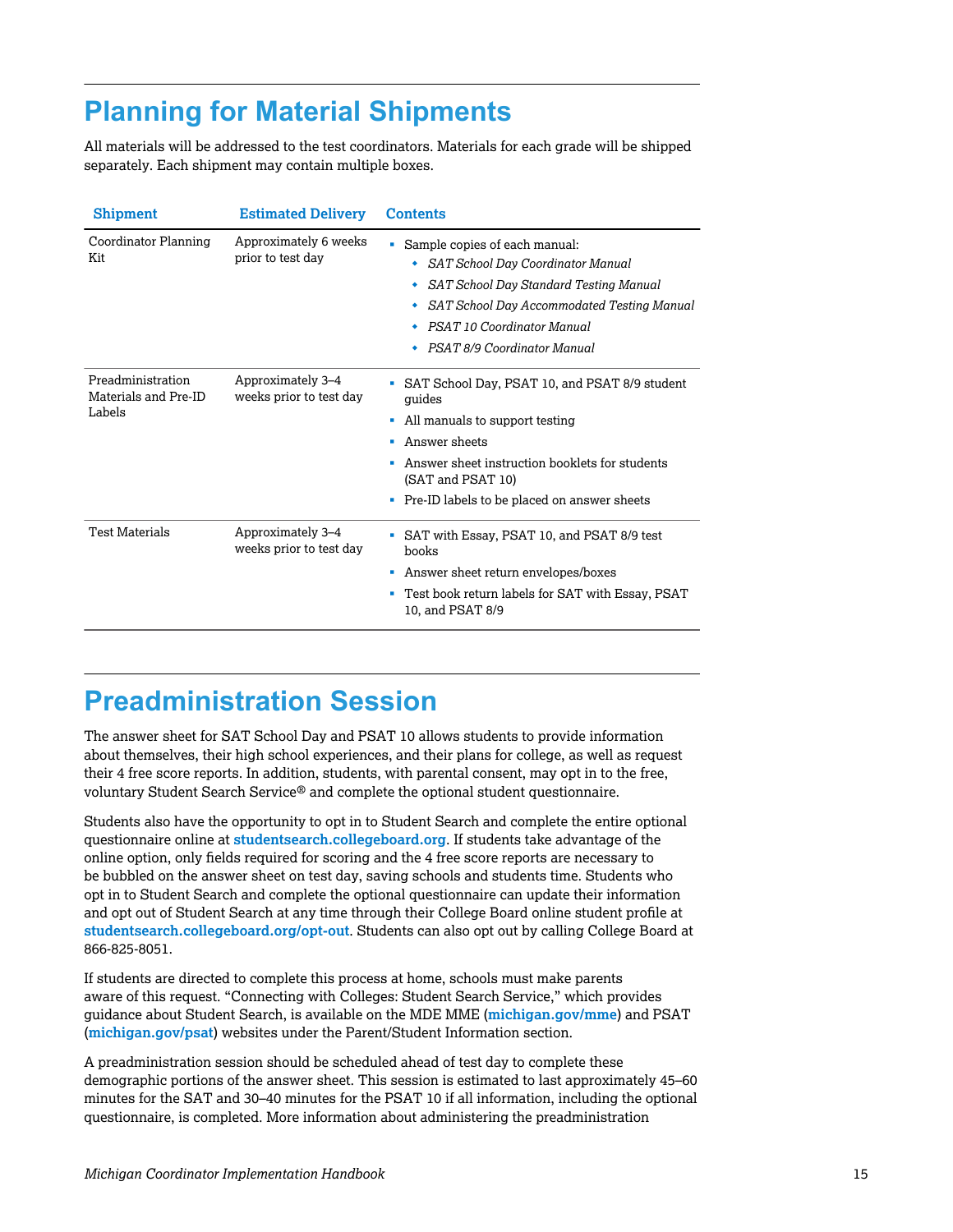<span id="page-15-0"></span>session will be included in the coordinator manuals and in the MDE guidance document mentioned earlier.

Students will not participate in the questionnaire portion for PSAT 8/9 for 8th or 9th grade and therefore consent is not required, nor is a preadministration session necessary, but one can be scheduled if the school wants some of the required student information bubbled in prior to test day.

Prior to the preadministration session, distribute an *SAT School Day Student Guide*, *PSAT 10 Student Guide*, or *PSAT 8/9 Student Guide* to each student. The student guides provide information about the features of the test, what the test measures, how the test is scored, test preparation resources, College Board programs, and College Board terms and conditions. In addition, schools should collect consent from parents for students who wish to opt in to Student Search and complete the optional questionnaire.

Consent is only required to opt in to Student Search and the questionnaire. Students will still take the SAT and PSAT 10 without completing the questionnaire.

Follow your district or school policy for collecting consent. Schools and districts may opt to use the consent forms provided by MDE (the "SAT Suite of Assessments Participation in College Planning Options Consent Form" is available at **[michigan.gov/mme](http://michigan.gov/mme)** and **[michigan.gov/psat](http://michigan.gov/psat)**) or may choose to use their own.

Consent forms should be kept on file for 3 years and don't need to be returned to College Board.

Plan to schedule the preadministration session with students after the answer sheets and pre-ID labels arrive (they will come around the same time, but in different shipments) after allowing enough time for students to review the student guide with their parents. The preadministration scripts will provide guidance on how to conduct the session based on parental consent.

### **Planning Your Space**

To prepare for test day, you will need:

- § Bells and announcements to be silenced on test day.
- § A place to securely receive and store testing materials.
- § Rooms for testing standard and accommodated students.
- § A late-arrivals room for students who arrive late but still in time to be tested. If you don't have the space or staff for a late-arrivals room, schedule students to test on a makeup date.

To promote an effective and secure administration, testing rooms must fulfill these requirements:

- § Rooms must be located away from noisy areas and distracting activities.
- § Rooms should be near restrooms as much as possible.
- § Rooms must have:
	- A working clock, visible to all students.
	- $\cdot$  Proper ventilation.
	- Proper seating that accommodates the seating requirements listed below.
	- w No materials related to test content on display (these can be removed or covered).
- § We recommend you avoid using science rooms, computer labs, or rooms with specialized equipment. They may be uncomfortable for students and may not have adequate desk space.

The following are seating requirements for all testing rooms:

- Chairs must have backs.
- § Seats must face the same direction.
- Chairs must be placed directly behind those in the preceding row.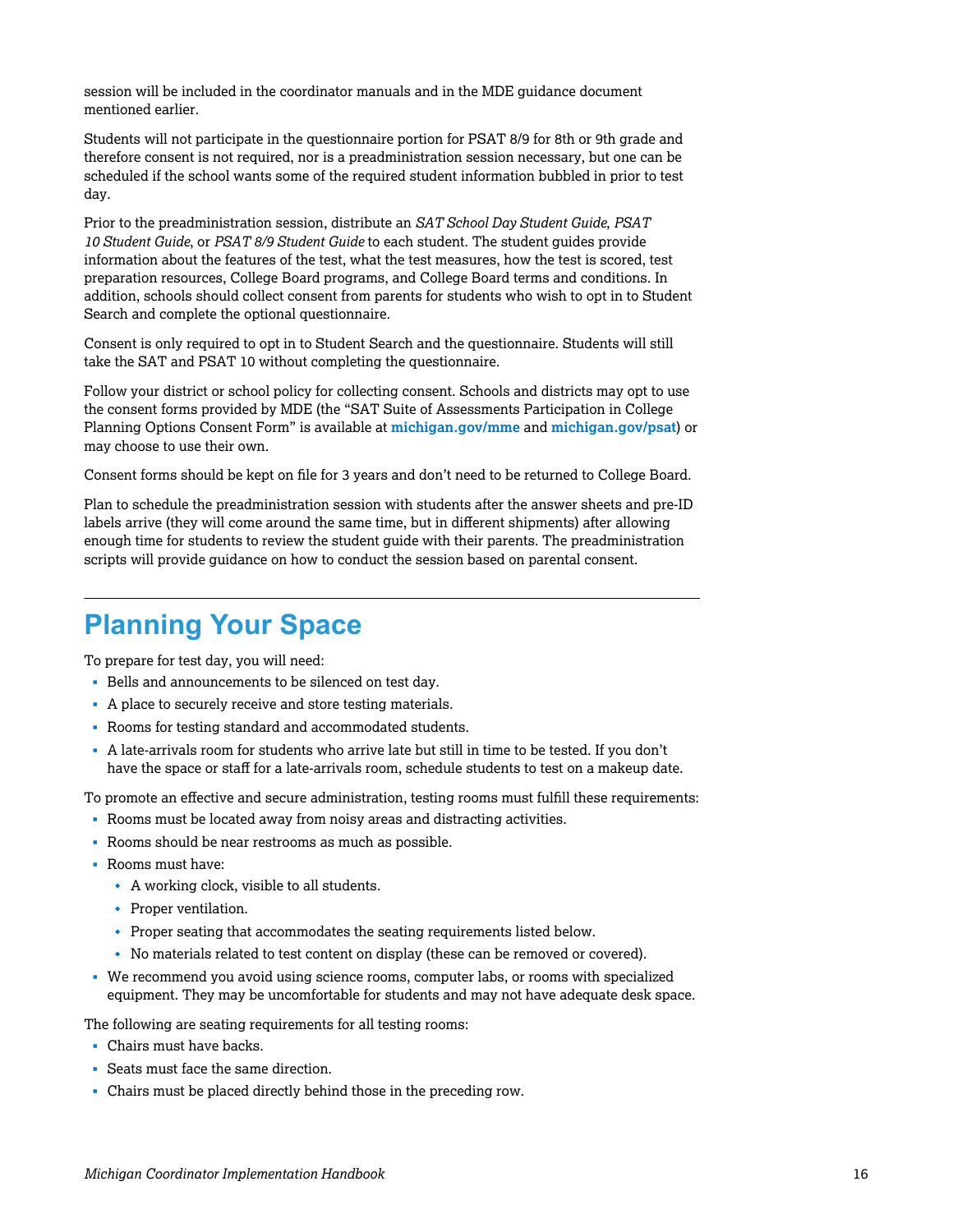- <span id="page-16-0"></span>§ Each student must be separated by a minimum of 3 feet from right to left (measure from center of desks).
- § Staff access to every student must be unimpeded.
- § At tables, students must be seated at least 3 feet apart (measured from the center of the table) and facing the same direction. You can seat 2 students at a table that's at least 6 feet long.
- § Large, smooth writing surfaces, preferably desks or tables, must be provided.
- § Tablet-arm chairs must have a minimum writing surface of 12 x 15 inches (30 x 38 centimeters).

The following seating arrangements are not allowed:

- § Round tables, study carrels, lapboards, language laboratory booths, and tables with partitions or dividers.
- Seat assignments that follow any expected patterns (such as alphabetical order). Seat students at random.
- § Students may not select their own seats.

# **Coordinator Checklist**

This is a suggested checklist of activities for the test coordinator. You may choose to do certain activities at a different time at your school, but be sure to reference the deadlines available on **[michigan.gov/mme](http://www.michigan.gov/mme)** and **[michigan.gov/psat](http://www.michigan.gov/psat)**.

### **October–December**

| Mark when<br><b>Complete</b> | <b>Activity</b>                                                                                          |
|------------------------------|----------------------------------------------------------------------------------------------------------|
| п                            | Test staff information is updated in the EEM.                                                            |
| п                            | Confirm establishment in the Test Center Participation page in the OEAA Secure<br>Site.                  |
| п                            | Test staff creates or confirms a College Board professional account.                                     |
| п                            | Off-site requests due.                                                                                   |
| п                            | Implementation webinars are available.                                                                   |
| п                            | Receive confirmation of AI code.                                                                         |
| п                            | Collaborate with SSD coordinator in requesting or updating accommodations for<br>students who need them. |

### **January**

| Mark when<br><b>Complete</b> | <b>Activity</b>                                                                                |
|------------------------------|------------------------------------------------------------------------------------------------|
| п                            | Begin working with principal and other test day staff to determine room and staffing<br>needs. |
| п                            | Pre-ID students in OEAA Secure Site.                                                           |